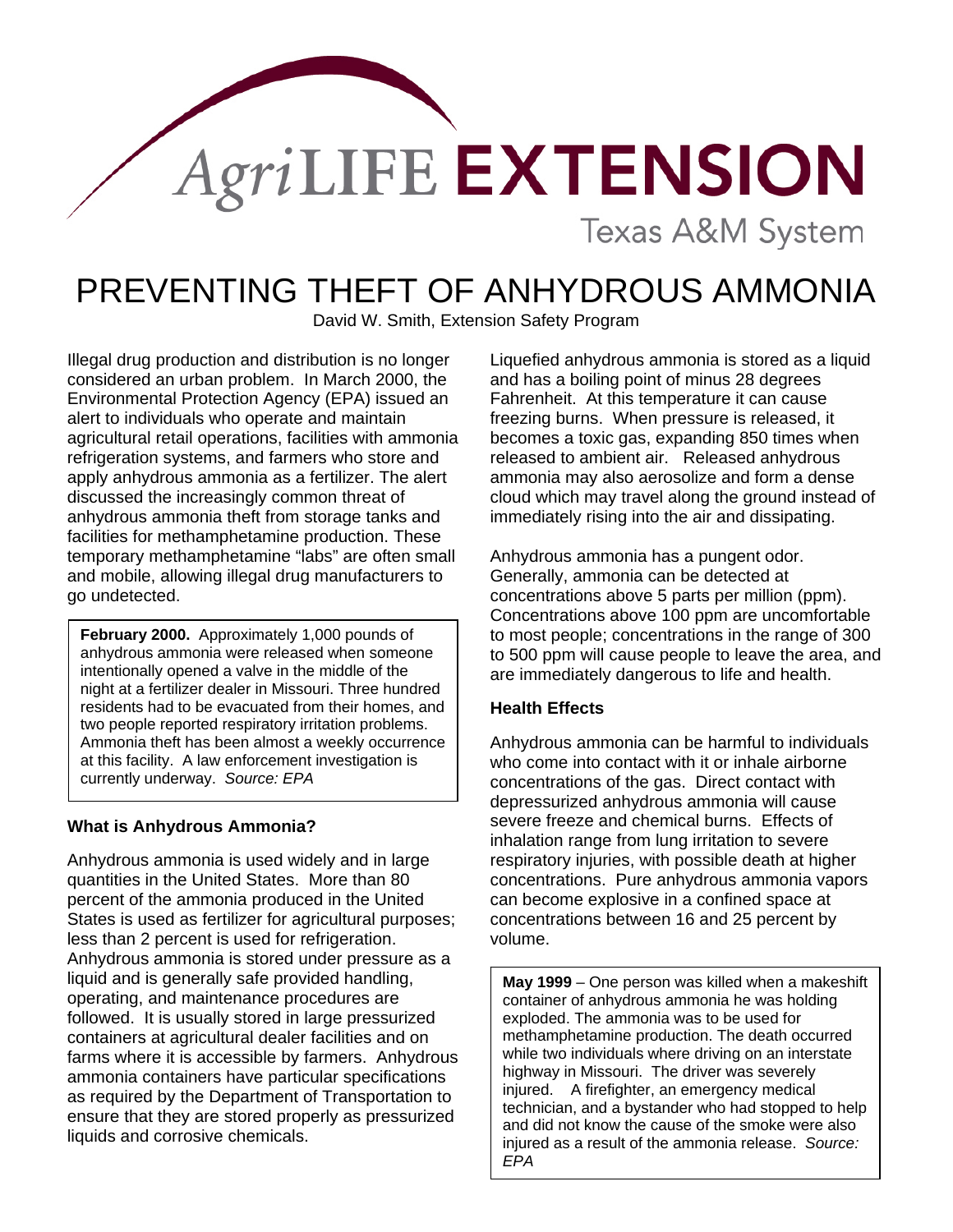## **Theft Potential**

Anhydrous ammonia is a key ingredient in the production of methamphetamine. Thus, illegal drug manufacturers target agricultural retail operations and farms to steal anhydrous ammonia from areas where it is stored and used. When sold for agricultural purposes, anhydrous ammonia is valued from \$200 to \$250 per ton. However, according to law officials it only takes 5 gallons of anhydrous ammonia to produce 10 to 15 pounds of methamphetamines. On the black market, anhydrous ammonia can sell for as much as \$300 per gallon.

Because very small amounts of anhydrous ammonia are needed to make a single batch of methamphetamine, there is typically enough ammonia left in a transfer hose for a criminal to use for drug production. In fact, criminals often prefer to steal ammonia in small quantities using small containers to avoid tipping off a convenient source and to remain somewhat mobile.

Anhydrous ammonia theft tends to occur in waves with thieves stealing the chemical multiple times from one location. Thefts have occurred at such unlikely places as refrigeration systems holding ammonia, underground pipelines carrying ammonia, and rail cars transporting anhydrous ammonia. However, most criminals steal from above-ground, temporary pressure tanks located on farms and from large storage tanks at agricultural dealers where small lost quantities are not easily detected.

## **Theft Hazard**

Criminals who steal anhydrous ammonia not only endanger their own lives and heath, but pose considerable risk of injury and death to the public as well. Thieves often damage valves and hoses on anhydrous ammonia containers, and release large amounts of the chemical into the air, exposing farmers, agricultural workers, first responders, and rescue workers to the toxic gas. In addition, when thefts are aborted due to detection or when thieves are overcome by the fumes, small storage containers such as bottles or tanks are left behind posing a risk to anyone that comes across and handles these containers.

## **Signs of Anhydrous Ammonia Theft**

Evidence of tampering with tank valves and the presence of certain items that thieves may leave by the tank are signs that at least an attempt has been made to steal anhydrous ammonia. Other signs include footprints in the soil, tire tracks leading up to the container, valves that are not tightly closed, and items such as duct tape, bicycle inner-tubes, coolers, garden hoses, plastic tubing, or discarded propane tanks normally used to fuel barbeque grills.

If you observe this evidence, leave the scene immediately and contact your local law enforcement. Do not try to clean up the materials or handle containers as they may still contain hazardous chemicals.

## **Tips for Agricultural Dealers**

Agricultural retail businesses should be aware that they may be approached by individuals wanting to purchase ammonia in small quantities who intend to use it for the illegal production of methamphetamine. The Drug Enforcement Administration developed the following list to help you identify these individuals:

- $\triangleright$  Customer cannot answer or is evasive about agricultural use questions.
- $\triangleright$  Customer insists on taking possession rather than having it delivered.
- $\triangleright$  Customer insists on using cash, money order, or cashier's check.
- $\triangleright$  Customer is a stranger and unfamiliar to your area or business.
- $\triangleright$  Customer provides suspicious business or credit information.
- $\triangleright$  Customer is vague or resists providing personal information.
- $\triangleright$  Customer intends to fill his or her own inappropriate tank (e.g. a 20-pound propane cylinder).

Other tips to deter anhydrous ammonia theft include:

- $\triangleright$  Educate your employees about the theft problem.
- $\triangleright$  Store tanks in well-lit areas.
- $\triangleright$  Know your inventory to quickly identify missing chemicals.
- $\triangleright$  Visually inspect tanks each morning, especially following weekends or other periods where the facility is not occupied.
- $\triangleright$  Consider auditing your facility and setting up a valve protection plan for critical valves that could cause significant releases if left open.
- $\triangleright$  Consider installing valve locks or fencing, especially for unattended tanks.